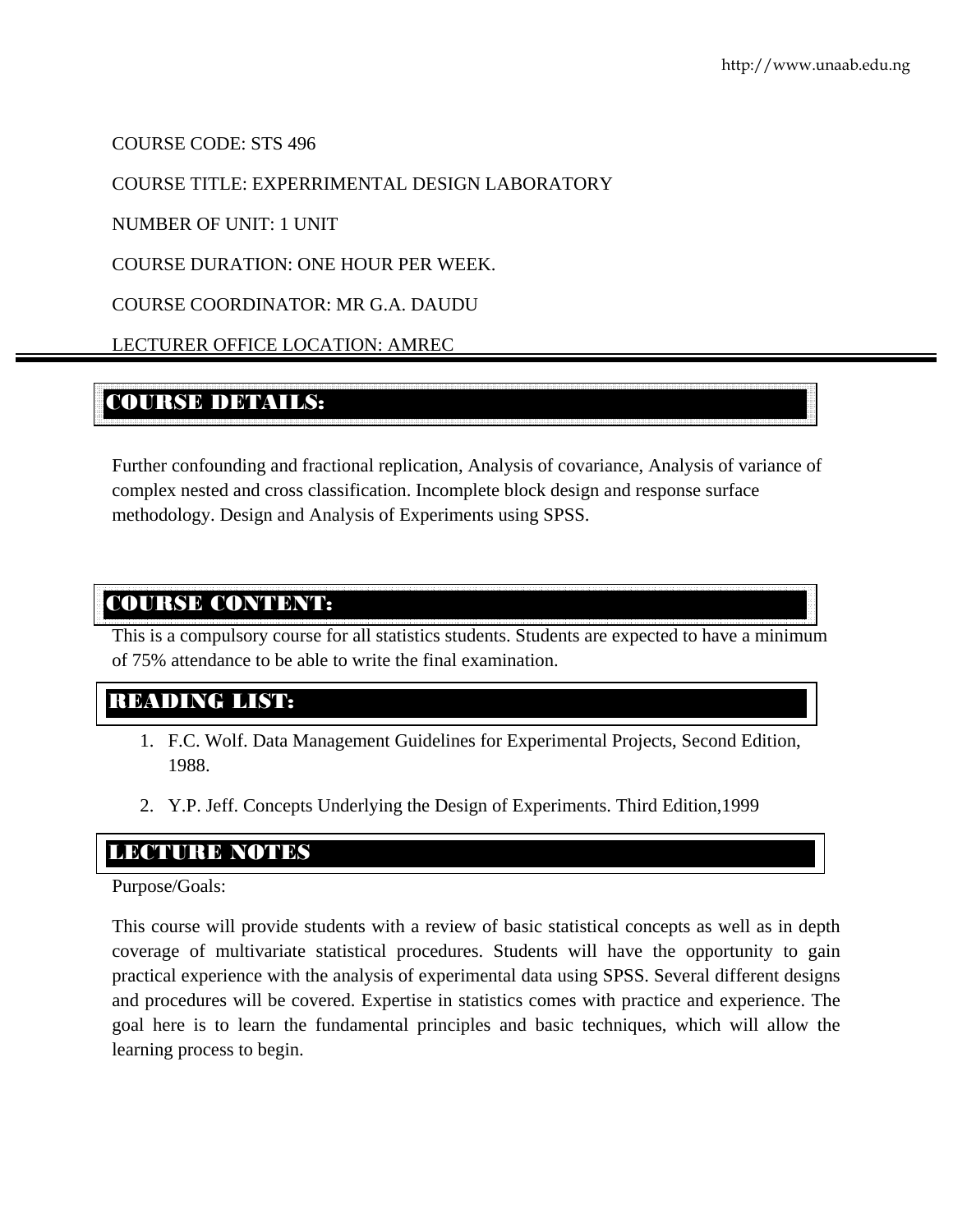Specific topics to be covered will include further confounding and fractional replication, analysis of covariance, analysis of variance of complex nested and cross classification. Incomplete block design and response surface methodology.

#### **SPSS sessions**

The SPSS sessions aim to introduce students to the Statistics Package for Social Sciences (SPSS) and to provide with some practical experience in how to:

- fill in data
- perform descriptive statistics
- calculate t-test and ANOVA for different types of experimental designs
- interpret output

#### Lab 1 – Introduction to SPSS

Presentation of when SPSS is used and of its components (data editor, output viewer and syntax editor). Practical exercises in how to:

- define variables
- fill in data
- import data from a text file
- manipulate data in order to create new variables
- perform descriptive statistics
- create a bar chart

Lab  $2 - t$ -test for independent groups

Revision of descriptive statistics for independent groups design (L1). Presentation of Independent-samples t-test. Practical exercises in how to:

- perform t-test on data from an independent groups design
- interpret the result in output viewer

Lab 3 – ANOVA for independent groups and repeated measures

Presentation of One-way ANOVA and how data are entered differently depending on the experimental design (between groups or within groups design). Practical exercises in how to:

- perform ANOVA on data from an independent groups design
- perform analytical comparisons with One-way ANOVA